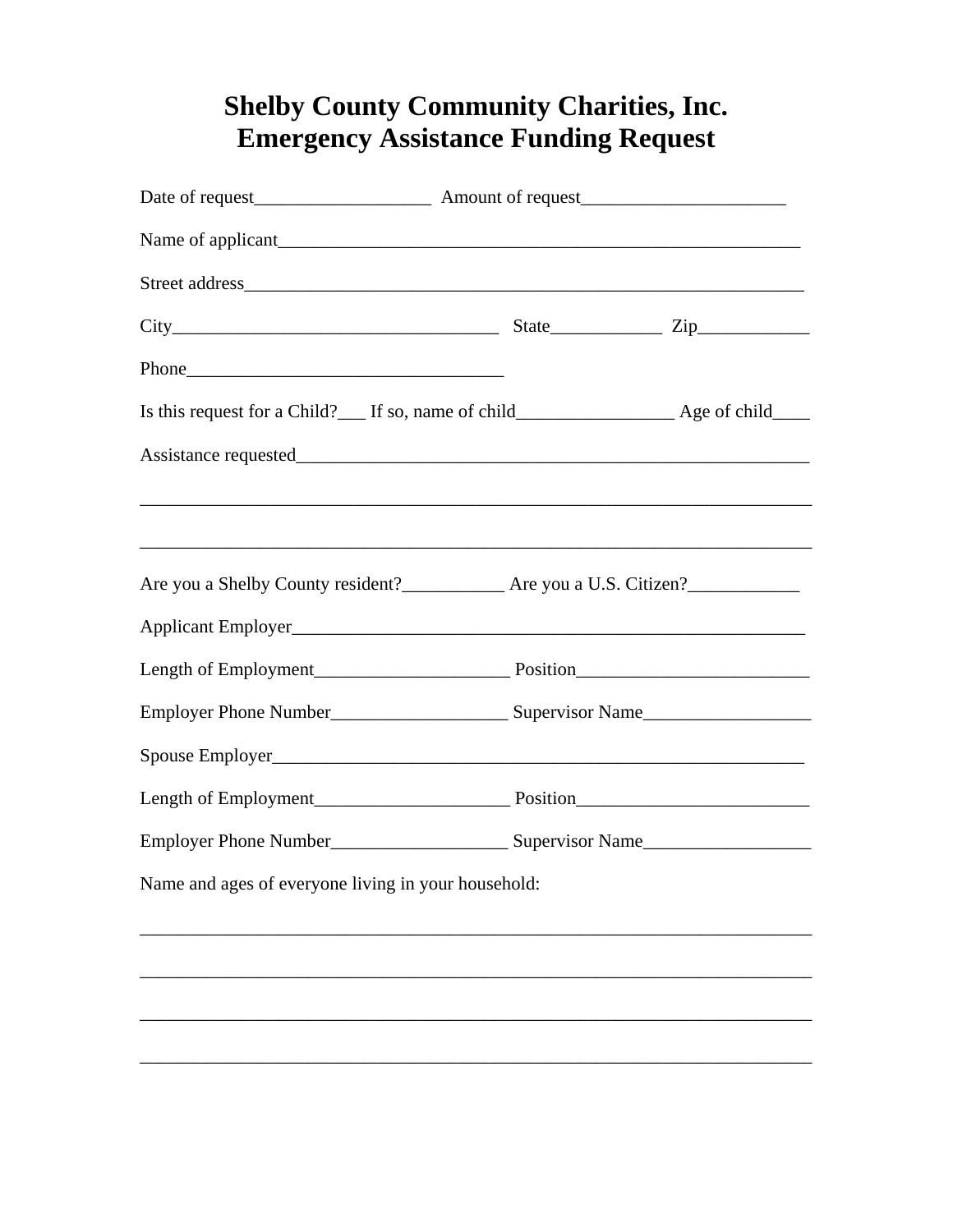| Do you have medical insurance?____________ If so, Insurance Name (such as Blue Cross,<br>Humana, Medicaid, Medicare) [19] Manuscripton and Medicare and Medicare and Medicare and Medicare and Medicare |  |
|---------------------------------------------------------------------------------------------------------------------------------------------------------------------------------------------------------|--|
| Policy Number____________________________ Insurance Phone Number_________________                                                                                                                       |  |
| Has your need for assistance resulted from a work related situation, injury or illness?____                                                                                                             |  |
|                                                                                                                                                                                                         |  |
|                                                                                                                                                                                                         |  |
|                                                                                                                                                                                                         |  |
| Explain what actions/resolutions are being taken to resolve and correct this need for                                                                                                                   |  |
|                                                                                                                                                                                                         |  |
|                                                                                                                                                                                                         |  |
| How long will the plan of action for correction take____________________________                                                                                                                        |  |
| Have you applied for assistance from any other Church, Organization, or Government<br>Agency?__________ If so, explain, list agency, and date applied__________________                                 |  |
|                                                                                                                                                                                                         |  |
|                                                                                                                                                                                                         |  |
| What is the financial situation of the family? Please explain in detail the events leading<br>up to your request                                                                                        |  |
|                                                                                                                                                                                                         |  |
|                                                                                                                                                                                                         |  |